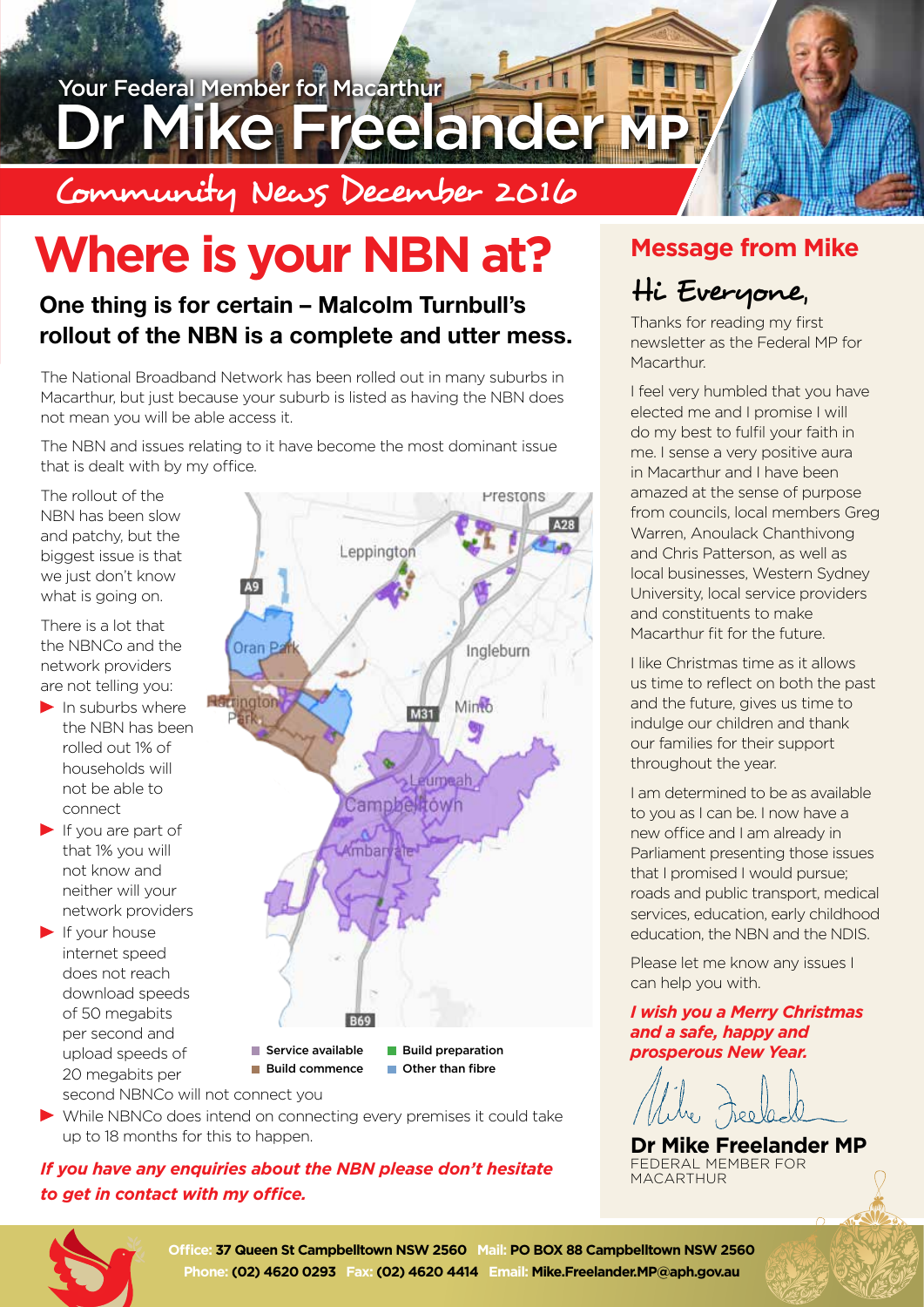**Community News** Dr Mike Freelander MP

# **Out and about in Macarthur**

## **24 hour fight against cancer Macarthur**



The 24 Hour Fight Against Cancer Macarthur is a fundraising movement to provide the Macarthur Cancer Therapy Centre, the Oncology Ward and the Paediatric Ambulatory Care Unit at Campbelltown Hospital and the Palliative Care Unit and associated Outreach services at Camden Hospital with extra services and equipment they need.

## **Christmas Toy Drive**

**Christmas should be a time of joy, giving and being with the ones we love. However for many vulnerable families Christmas is a time of loneliness, sadness and disappointment.** 

This Christmas my office will be running a toy drive to provide some joy for the vulnerable children in our community.

We are asking everyone who can to bring in an unwrapped gift that will then be donated to women and children's shelters and service providers across the Macarthur electorate.



### **My local school Christmas Card Competition winners**

**The overall winner of my Christmas Card Competition was the Infants Wallaby Class at Mary Brooksbank School.** 

#### THERE WERE ALSO WINNERS FROM EACH SCHOOL:

**Charlotte Cornett** (St Paul's Catholic Primary), **Tiarne Travers** (St Andrews Public School), **Karli Gosling** (Thomas Acres Public School), **Mia** (Eschol Park Public School) and **Annabelle Joyce** (Minto Public School).

*Thank you to all the schools who participated for your fantastic entries.* 



THE **WINNING** ENTRY.

## **Opening of Volunteer Grant Funding**

**The Federal Government has opened applications for Volunteer Grants. Grants between \$1,000 and \$5,000 are available to help not-for-profit community organisations or groups support their volunteers through practical measures.** 

The Volunteer Grants 2016 Application Pack is available from the Department of Social Services' website at **www.dss.gov.au/grants**. Alternatively you can contact the Volunteer Grants 2016 Hotline on **1800 020 283** or email **grants@dss.gov.au**.

*Applications for Volunteer Grants 2016 close at 2pm on Tuesday 20 December 2016.*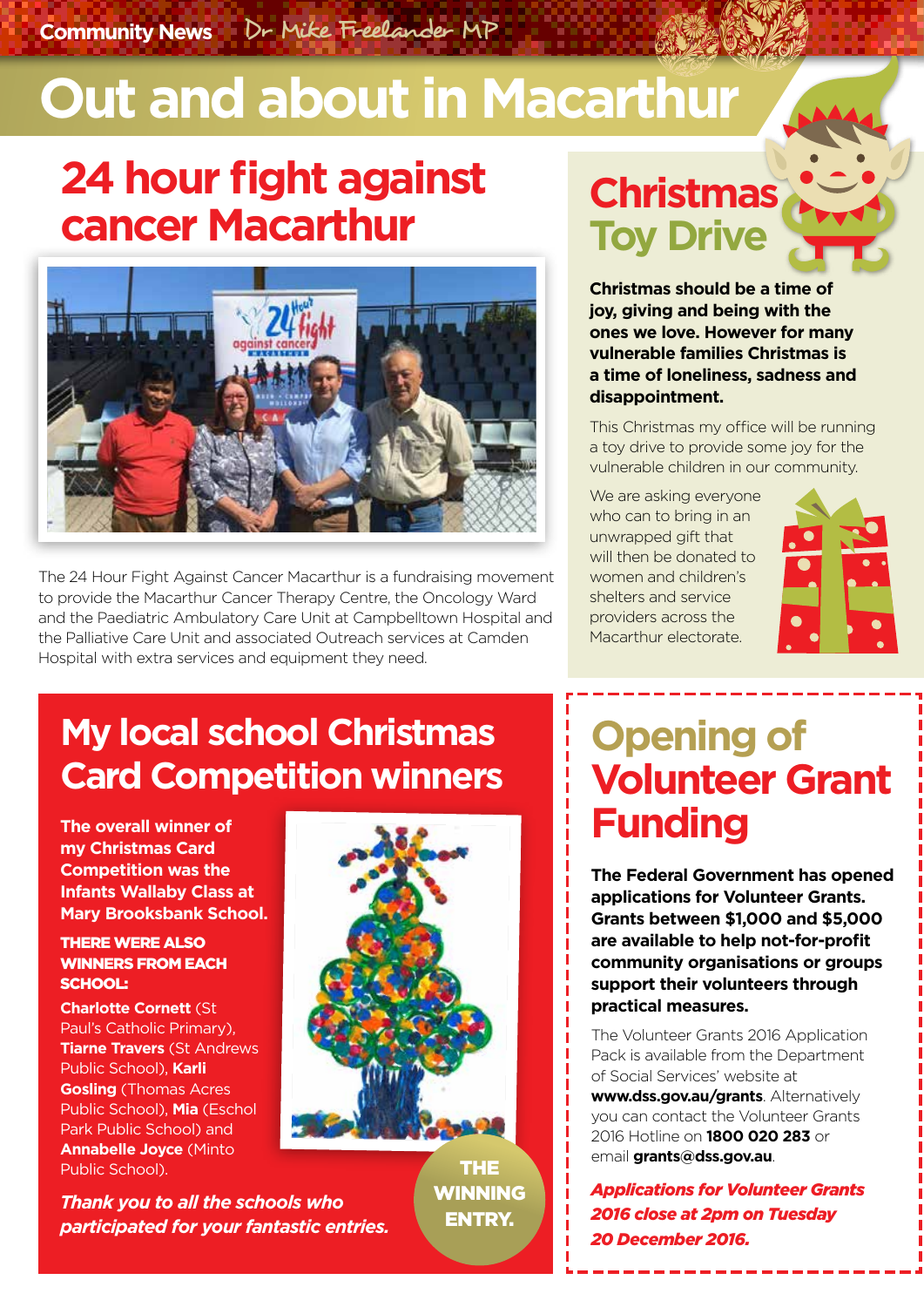## **Paint the Town REaD at Macarthur Square:**

Paint the Town REaD is an early literacy strategy that encourages all levels of the community to read, talk, sing and rhyme with children from birth so that they are ready for reading and writing by the time they start school.





### **Local Schools in Canberra**

**Many year 5 and 6 six students come down to Canberra to learn about how our political system works.** I decided to join the students from St John the Evangelist in Campbelltown to see if I could learn a few tips for myself.



2016 Macquarie Fields and Campbelltown Police Aboriginal Debutante Ball.

### **Jenny Macklin visits the Macarthur Disability Services**



Hon Jenny Macklin Shadow Minister for Disabilities visited the Macarthur Disability Services (MDS) facilities to discuss the rollout of the NDIS.

## **Local NDIS Forum**

**The National Disability Insurance Scheme (NDIS) is currently being rolled out in the Macarthur region. While this scheme will be of great benefit for thousands of people in our community with disabilities, navigating the rollout of the scheme has been difficult for many.** 

I will be hosting a forum with representatives from the disability sector that will aim to address many of the concerns that have been raised with me.

**WHEN: 10am, 5 December 2016 WHERE: Greg Percival Community Centre Ingleburn RSVP:** 

**mike.freelander.mp@aph.gov.au or 4620 0293**

> *SPREAD*  **THE WORD** *AND HOPE TO SEE YOU THERE.*